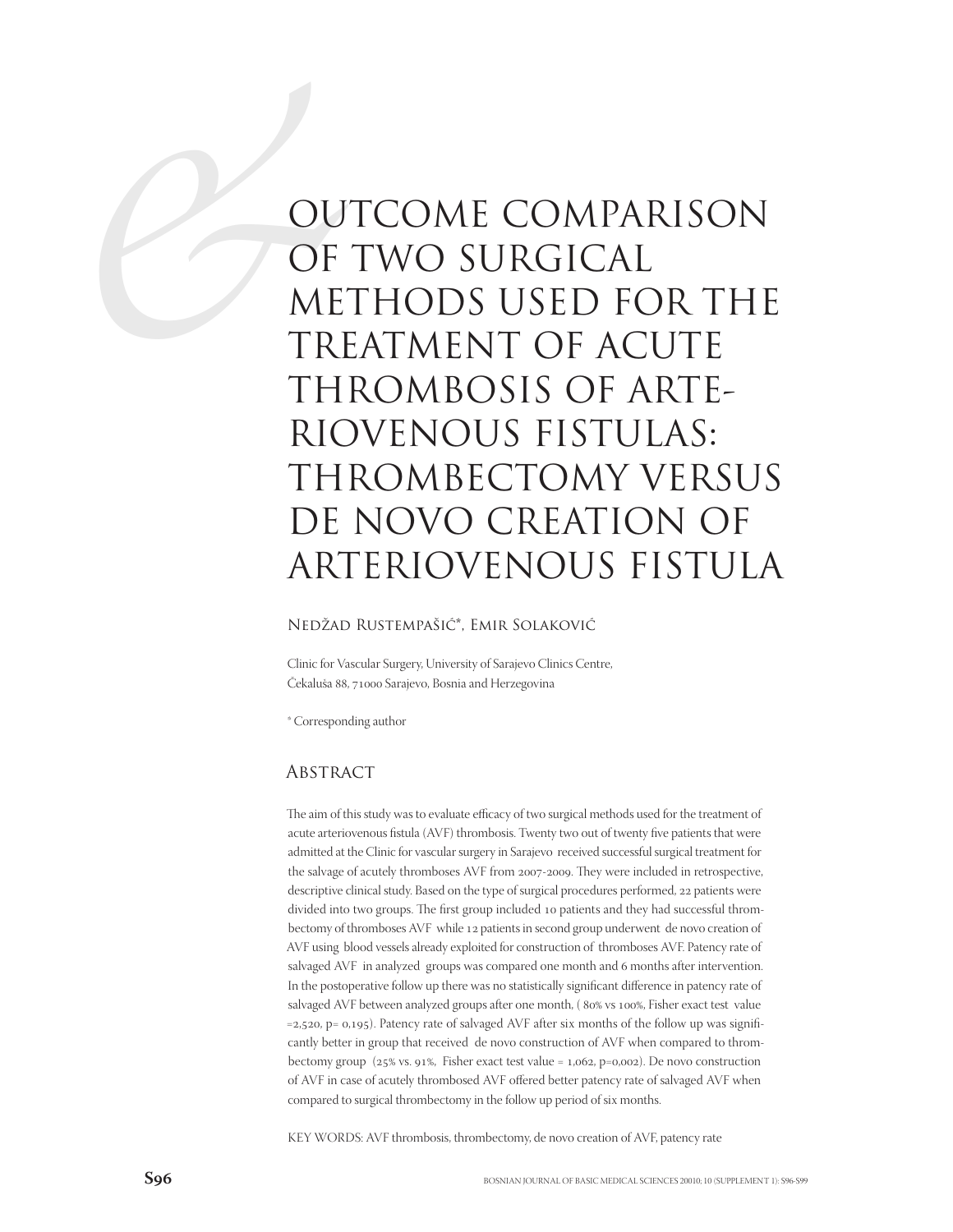## **INTRODUCTION**

Although interventional radiology has become increasingly more present in the management of acute thrombosis of vascular access (arteriovenous fistula), conventional surgical treatment nevertheless plays significant role in its treatment in many hospitals. Surgical thrombectomy of recently thrombosed arteriovenous fistula (AVF) is one method for AVF salvage but its successful outcome is significantly jeopardized if it is performed  $24$  hours after occlusion  $(1)$ . Surgical thrombectomy may present itself as challenging procedure in terms of ability to remove occluding thrombus completely and that is the very reason why some authors make decision to create new vascular access (2).

The aim of this study was to evaluate the efficacy of two surgical methods in salvage of thrombosed AVF thrombectomy of AVF with Fogarty catheter versus newly created AVF (de novo AVF) from the blood vessels that were used for the construction of mature and functional AVF until it failed due to acute thrombosis.

### Materials and Methods

Twenty two out of twenty five patients admitted to the Clinic for vascular surgery in Sarajevo, received successful surgical treatment for the salvage of acutely thromboses AVF from 2007-2009. They were included in retrospective, descriptive clinical study. All of 22 patients included in the study had matured and functional AVF until it became occluded. Based on the type of surgical procedures performed, 22 patients were divided into two groups. The first group comprised 10 patients (9 radio cephalic AVF and cubit cephalic AVF) and they had successful thrombectomy of AVF in the period less than 24 hours from the moment of occlusion of AFV. Thrombectomy of AVF was performed with Fogarty catheter. All operations were performed in local anesthesia (2% lidocaine). Operations were performed by specialist surgeon or by the resident under supervision of the specialist. For the purpose of thrombectomy, occluded AVF was dissected in scar tissue and venous limb of AVF was opened with transverse venotomy of sufficient size to allow passage of catheter and extrac-

tion of thrombus. If it was necessary, additional arteriotomy was created and repositioning of Fogarty catheter was made in order to remove extensive thrombus from arterial side. Patency of venous limb was confirmed by unimpeded passage of heparins saline into the vein after removal of thrombus. Procedure was pronounced successful if thrill was palpated on venous limb of AVF. In the second group  $(12$  patients with radio cephalic AVF ) de novo creation of AVF was performed in the period less than 48 hours after thrombosis of AVF using blood vessels already exploited for construction of thromboses AVF but approximately 2-4 cm proximal to the site of previous anastomosis. Patency of AVF created in previously defined groups was compared one month and 6 months after intervention. Two patients with AVFs that were not salvaged with thrombectomy procedure and one patient from the second group whose AVF functionality was not salvaged with de novo creation of AVF were not included in study.

## **RESULTS**

Ten out of twelve AVF that underwent thrombectomy procedure were salvaged in the first group of patients while 12 out of 13 AVFs were functional again after de novo creation of AVF. Patency of three AVF could not be restored surgically due to intensive proximal vein fibrosis changes and those AVF were not included in the study. 54% of surgical interventions consisted of de novo construction of AVF and thrombectomy contributed to  $46\%$  of total operations (Figure 1). Twenty one radio cephalic AVF and one cubit cephalic AVF were salvaged (Figure 2). Patency of salvaged AVF, one month after intervention, was 80% in the first group and 100% in the second group of patients (Figure 3). Patency of AVF six months after performed procedure was 25% in the first group of patients and 91% in the second group of patients (Figure 4). There was no statistically significant difference regarding obtained results between analyzed groups one month after intervention (Table 1, Fisher exact test value=2,520, p=0,195). The difference in patency rates of AVF between analyzed groups months after the procedure was statistically significant (Table 2, Fisher exact test value= $1,062$ , p= $0,002$ ) in favor of better patency with "de novo" constructed AVF.

| Analyzed<br>group | Number of functional AVF Percentage of functional<br>after 1 month | AVF after 1 month | Fisher exact test | p value |
|-------------------|--------------------------------------------------------------------|-------------------|-------------------|---------|
| Thrombectomy      |                                                                    | 80%               | 2.520             | 0.195   |
| De novo AVF       |                                                                    | 100%              |                   |         |

(Level of significance  $< 0.05$ )

TABLE 1. Statistical significance (Fisher exact test and p value) of obtained results in relation to salvaged AVF patency rate one month after procedure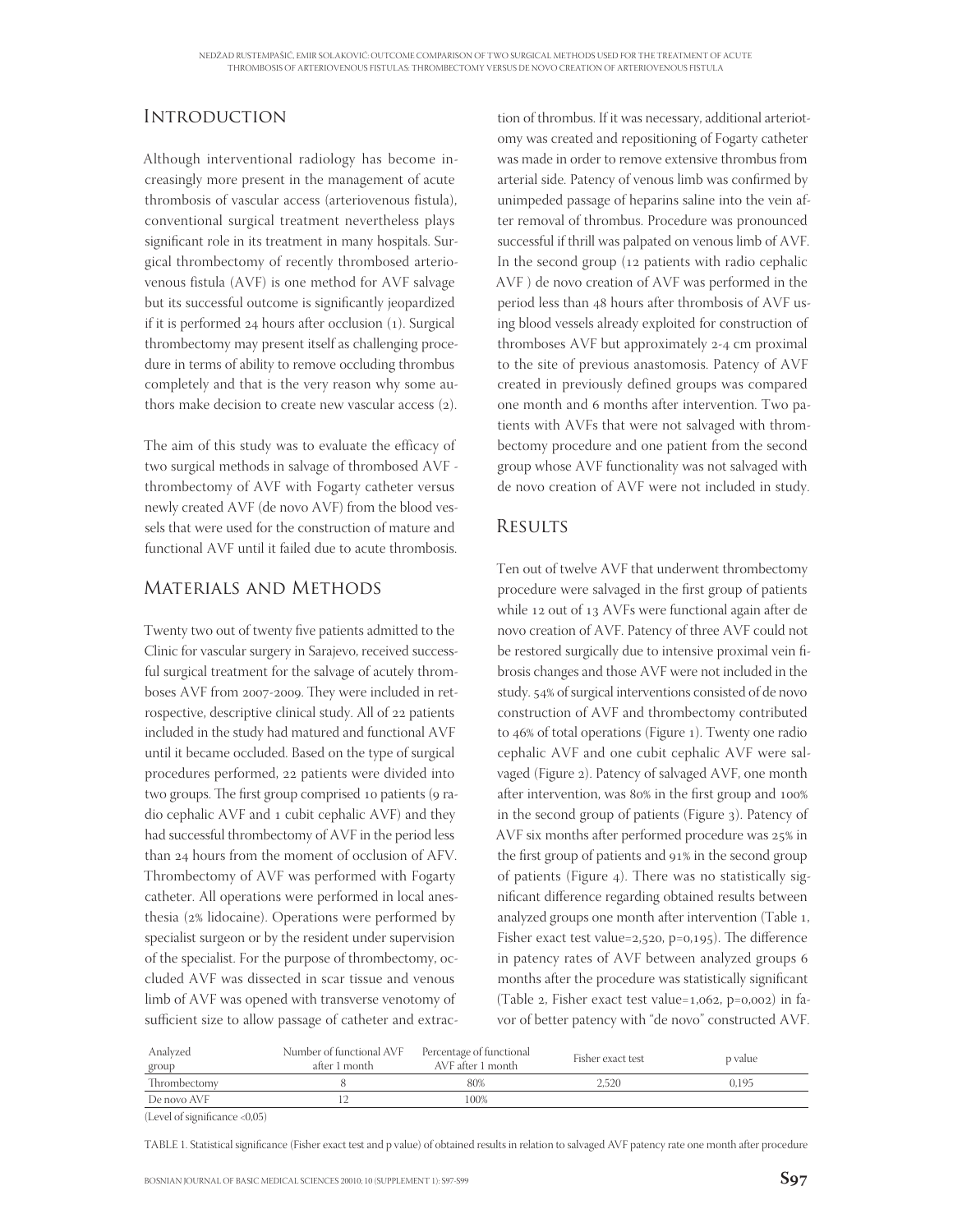



| Analyzed<br>group | TAMITING AT<br>functional<br>AVF after 6<br>months | Percentage of<br>functional AVF<br>after 6 months | Fisher<br>exact<br>test | p value |
|-------------------|----------------------------------------------------|---------------------------------------------------|-------------------------|---------|
| Thrombectomy      |                                                    | 25%                                               | 11.062                  | 0.002   |
| De novo AVF       |                                                    | 91%                                               |                         |         |
|                   |                                                    |                                                   |                         |         |

(Level of significance  $<$  0,05)

TABLE 2. Statistical significance (Fisher exact test and p value) of obtained results in relation to salvaged AVF patency rate six months after procedure

## Discussion

While some authors do not favour surgical thrombectomy of acutely thromboses  $AVF(2)$ , others on the other hand when comparing surgical thrombectomy with endovascular treatment of this condition have obtained similarly good results with both methods and interestingly enough according to Tordoir et associates (3) primary and secondary patency in their study was even better in case of surgical thrombectomy method until 2002. Thereafter they report almost the same results for both methods (3). Technical success of thrombectomy in our study equals  $83\%$  (10/12 thrombectomies) and it



FIGURE 2. Anatomical localization of AVF with correlation to the type of surgical procedure performed for salvage of AVF



positively correlates with results published by Palmer et al  $(70%)$  (2). 13 surgical thrombectomies were performed by specialist surgeon (7 patients in group I and patients from group II ), while the rest of operations performed physician in the residency program under supervision of the surgeon specialist. According to the study of Gundevia et al.  $(4)$  there is no significant difference regarding technical success of the operation when it was performed either by specialist or by the resident who was under supervision of the surgeon specialist (4). Primary patency of thrombectomized AVF in the study of Palmer et al. after 6 months was 51%, while in our study patency of AVF salvaged by the same method was only 25%. Although Palmer reports that thrombectomy may significantly prolong AVF life, our results failed to prove that since after  $6$  months only  $25\%$  of thrombectomized AVF were patent, while de novo constructed AVF prolonged usage of vascular access in case of 91% of patients with statistically significant difference  $(25\% \text{ vs. } 91\%, \text{ p=0,002}).$  Our results of patency